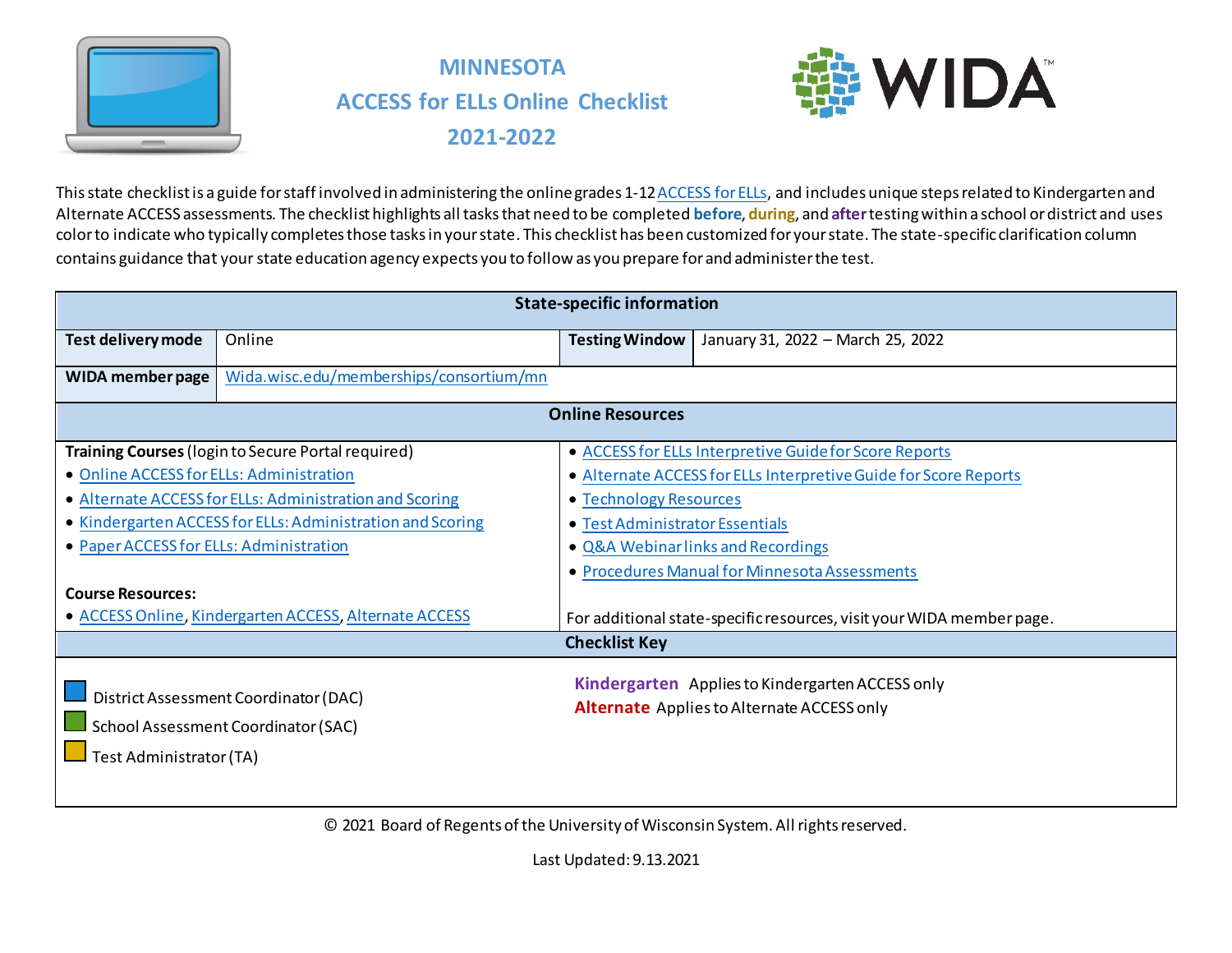



| DAC                       |   | 도        | <b>Task</b>                                                                                                                                                     | <b>State-specific Clarification</b>                                                                                                                                                                                                                                                                                                                                    | $\checkmark$ |
|---------------------------|---|----------|-----------------------------------------------------------------------------------------------------------------------------------------------------------------|------------------------------------------------------------------------------------------------------------------------------------------------------------------------------------------------------------------------------------------------------------------------------------------------------------------------------------------------------------------------|--------------|
| X                         |   |          | District Assessment Coordinators (DACs):<br>Create accounts for new staff in the WIDA Secure Portal<br>Create user roles for new staff in WIDA AMS<br>$\bullet$ | New District Assessment Coordinators (DACs) follow the steps in<br>the New District Assessment Coordinators: Getting Access (MDE ><br>Districts, Schools and Educators > Teaching and Learning ><br>Statewide Testing > District Resources [under the District<br>Assessment Coordinator Resources heading]) to get access to both<br>WIDA Secure Portal and WIDA AMS. |              |
| X                         |   |          | Meet with staff involved with testing to review roles and<br>responsibilities.                                                                                  | For information on roles and responsibilities, refer to Chapter 3 of<br>the Procedures Manual.<br>For information on how to select Test Administrators, refer to<br>Chapter 7 of the Procedures Manual.                                                                                                                                                                |              |
| X                         | х |          | Log in to your WIDA account and agree to the Non-Disclosure and<br>User Agreement (NDUA) that pops up automatically upon first<br>login.                        | New Test Administrators (TAs) request accounts from their DAC.<br>Although WIDA and DRC have developed consortium-wide Non-<br>Disclosure and User Agreements, Minnesota district staff must<br>additionally complete the required MDE Test Security Training,<br>which includes the Assurance of Test Security and Non-Disclosure.                                    |              |
| X                         | х | <b>X</b> | Log in to WIDA AMS and agree to security terms that appear<br>automatically at first login.                                                                     | New users request accounts from their DAC.<br>Although WIDA and DRC have developed consortium-wide Non-<br>Disclosure and User Agreements, Minnesota district staff must<br>additionally complete the required MDE Test Security Training,<br>which includes the Assurance of Test Security and Non-Disclosure                                                         |              |
| $\boldsymbol{\mathsf{x}}$ | х | X        | Visit the Minnesota page on the WIDA website to find information<br>on MDE contacts, state-specific guidance, trainings and key dates.                          | Refer to the English Language Proficiency Accountability<br>Assessments Important Dates found in the front of the Procedures<br>Manual for a detailed list of all dates.                                                                                                                                                                                               |              |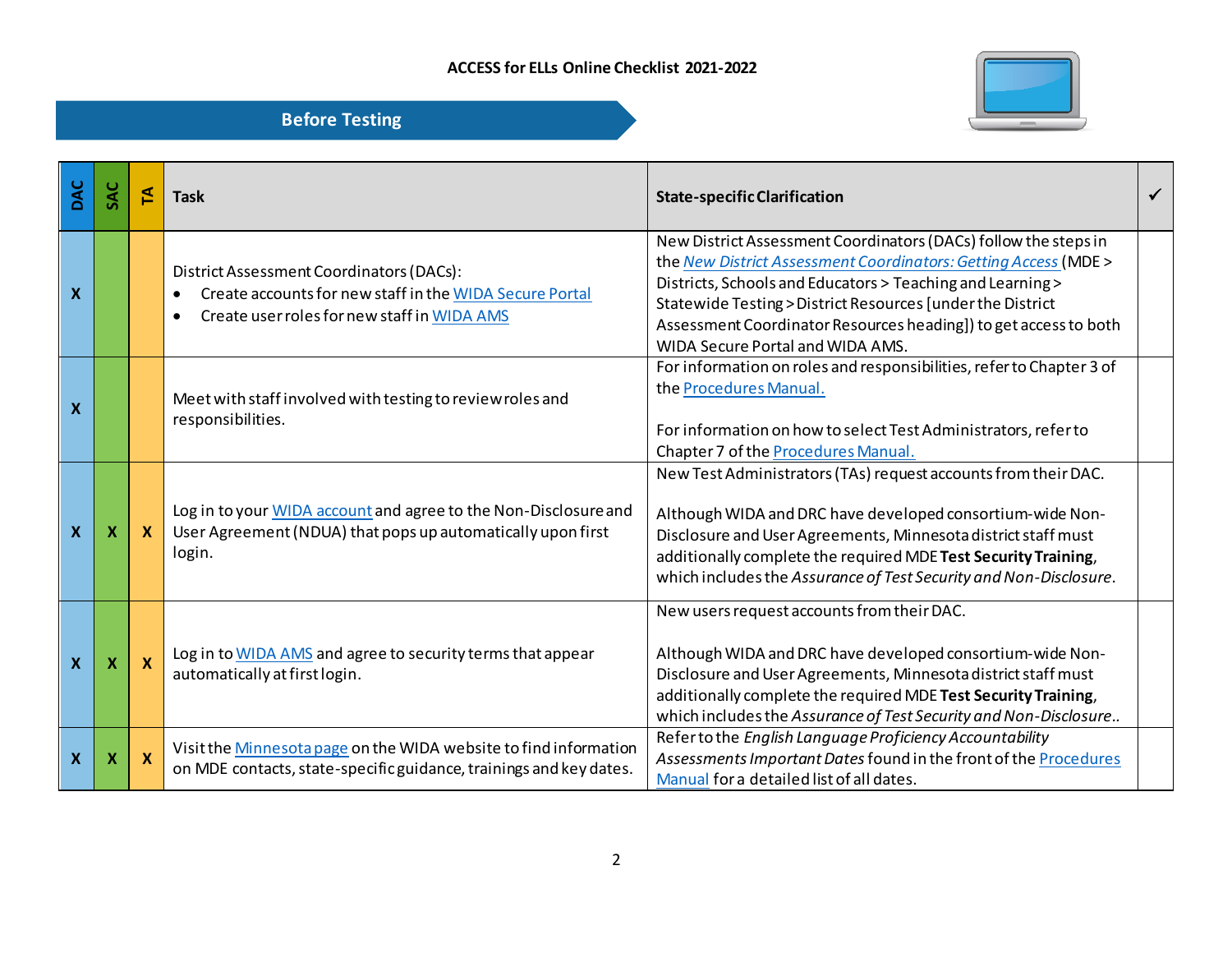

| DAC | ₹        | <b>Task</b>                                                                                                                                                                                                                                                                                                                   | <b>State-specific Clarification</b>                                                                                                                                                                                                                                                                                                                                                                                                                                  |  |
|-----|----------|-------------------------------------------------------------------------------------------------------------------------------------------------------------------------------------------------------------------------------------------------------------------------------------------------------------------------------|----------------------------------------------------------------------------------------------------------------------------------------------------------------------------------------------------------------------------------------------------------------------------------------------------------------------------------------------------------------------------------------------------------------------------------------------------------------------|--|
| X   |          | District and School Assessment Coordinators review the following<br>training courses:<br>Online ACCESS for ELLs: Administration<br>Paper ACCESS for ELLs: Administration<br>Alternate ACCESS for ELLs: Administration and Scoring<br>Kindergarten ACCESS for ELLs: Administration and Scoring<br>MDE trainings as appropriate | MDE recommends that DACs review courses on WIDA Secure<br>Portal.<br>This includes the training courses or modules required for Test<br>Administrators, as well as any of the other modules in the grades 1-<br>12 ACCESS training courses for online and paper that are more<br>specific to DACs<br>MDE trainings are posted in the Training Management System.<br>For information on training requirements, refer to Chapter 7 of the<br><b>Procedures Manual.</b> |  |
|     | <b>X</b> | Test Administrators (TAs) for online grades 1-12 are required to<br>complete the following in the Online ACCESS for ELLs:<br>Administration training course:<br>Administering the Test module<br>Complete the Certification Quiz<br>MDE's ACCESS for ELLs Test Administrator - Grades 1-12<br>course                          | The Training Course is available in the WIDA Secure Portal.<br>MDE training courses are posted on the Training Management<br>System.                                                                                                                                                                                                                                                                                                                                 |  |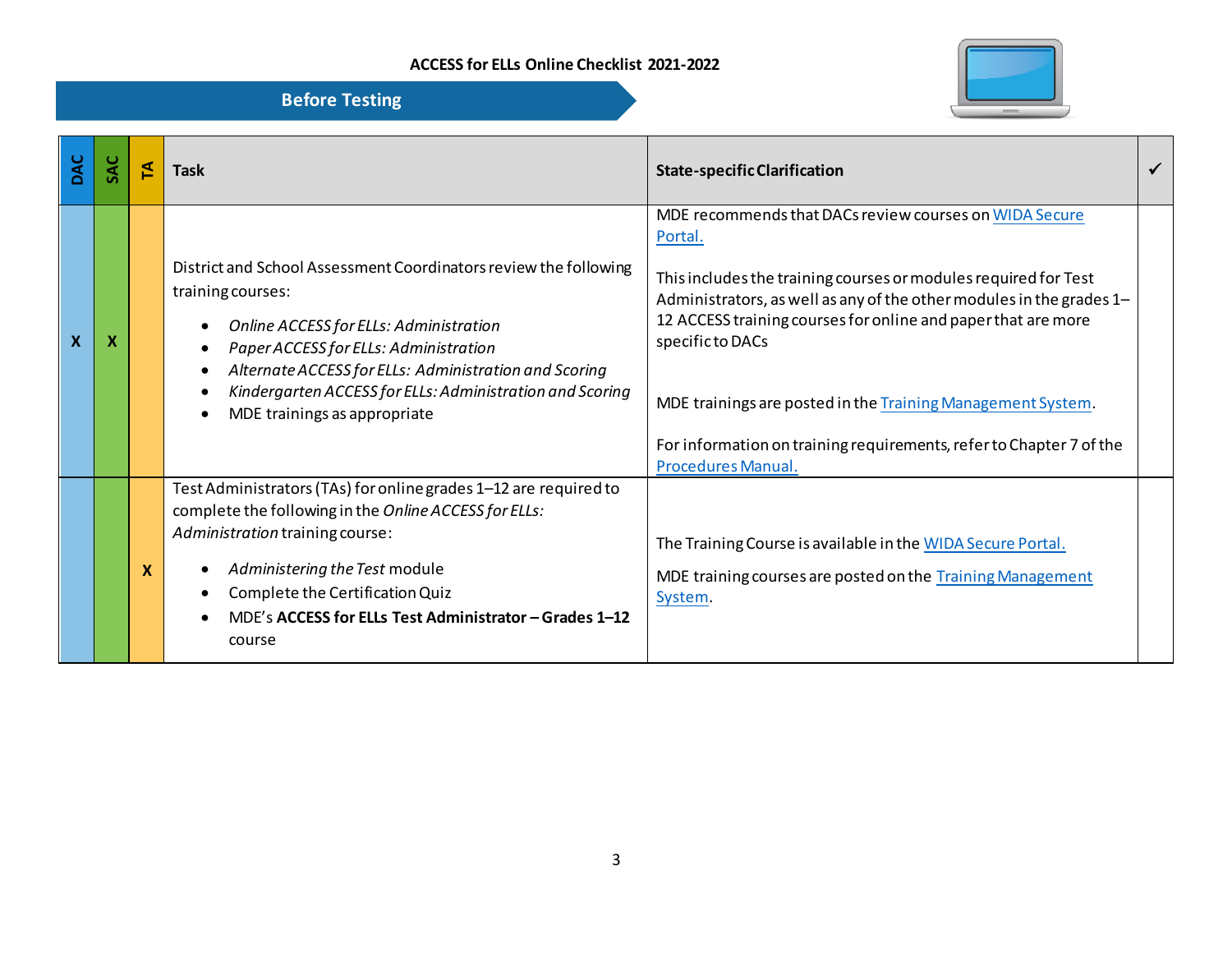

| DAC | SAC | $\mathbf{z}$ | <b>Task</b>                                                                                                                                                                                                                                                                                                                                                                                                                                                                                                                                                                                                                                                                               | <b>State-specific Clarification</b>                                                                                                  |  |
|-----|-----|--------------|-------------------------------------------------------------------------------------------------------------------------------------------------------------------------------------------------------------------------------------------------------------------------------------------------------------------------------------------------------------------------------------------------------------------------------------------------------------------------------------------------------------------------------------------------------------------------------------------------------------------------------------------------------------------------------------------|--------------------------------------------------------------------------------------------------------------------------------------|--|
|     |     | $\mathbf{x}$ | Test Administrators (TAs) for paper grades 1-12 are required to<br>complete the following in the Paper ACCESS for ELLs:<br><b>Administration Training Course:</b><br>Administering the Test module<br>Complete the Certification Quiz<br>MDE's ACCESS for ELLs Test Administrator - Grades 1-12<br>course<br>Test Administrators administering and scoring the Speaking<br>domain on ACCESS Paper grades 1-12 are also required to<br>complete the following:<br>Speaking for Grades 1-5: Scoring ACCESS Paper and WIDA<br>Screener training course AND/OR<br>Speaking for Grades 6-12: Scoring ACCESS Paper and WIDA<br>Screener training course<br>Complete the Certification Quiz(zes) | The Training Course is available in the WIDA Secure Portal.<br>MDE training courses are posted on the Training Management<br>System. |  |
|     |     | X            | Test Administrators (TAs) for Kindergarten are required to<br>complete the following in the Kindergarten ACCESS for ELLs:<br>Administration and Scoring training course:<br>All modules<br>Complete the Certification Quiz<br>MDE's ACCESS for ELLs Test Administrator -<br>Kindergarten/Alternate ACCESS course                                                                                                                                                                                                                                                                                                                                                                          | The Training Course is available in the WIDA Secure Portal.<br>MDE training courses are posted on the Training Management<br>System. |  |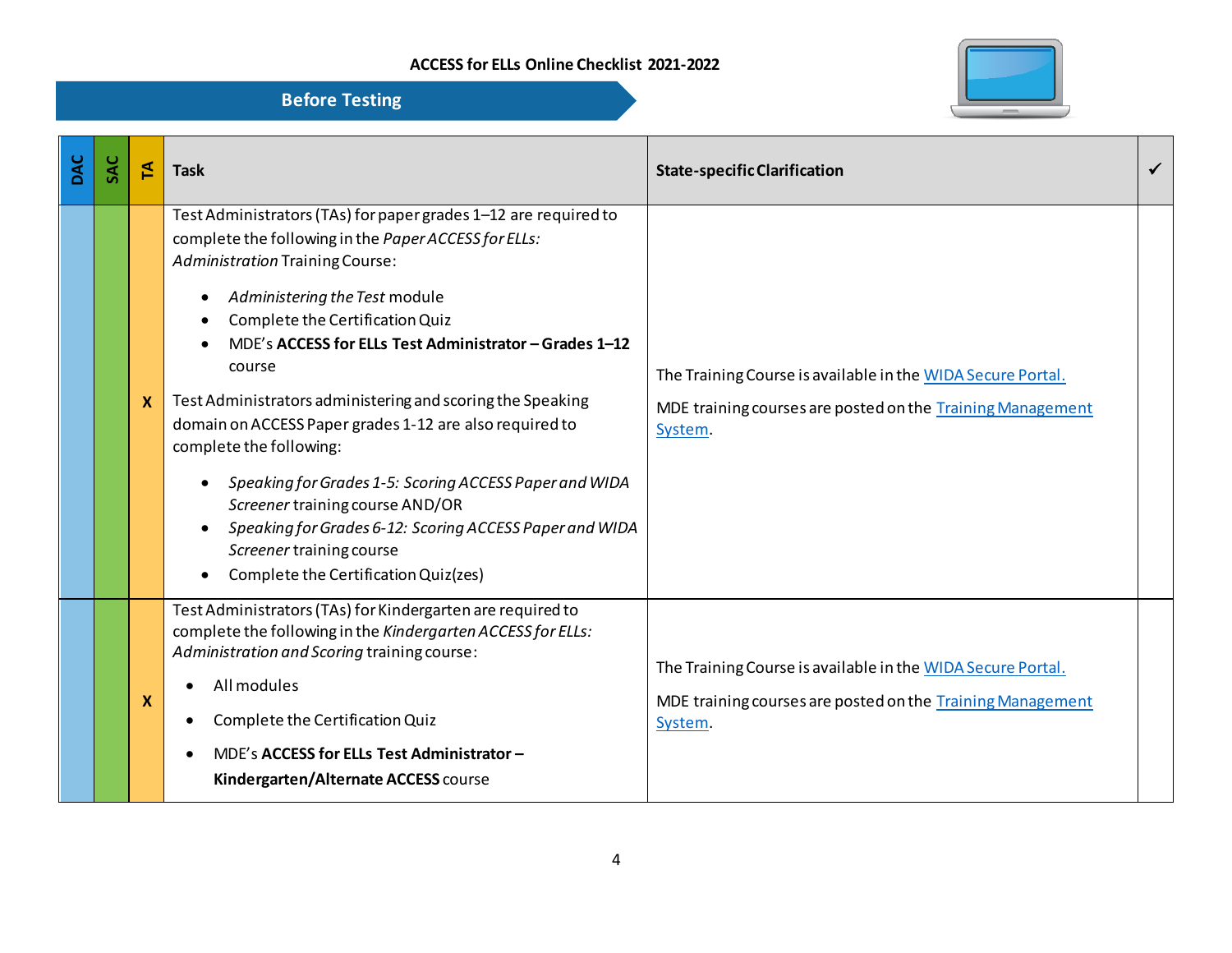

| DAC                       | SAC | 집  | <b>Task</b>                                                                                                                                                                                                                                                                                                       | <b>State-specific Clarification</b>                                                                                                                                                                                                         |  |
|---------------------------|-----|----|-------------------------------------------------------------------------------------------------------------------------------------------------------------------------------------------------------------------------------------------------------------------------------------------------------------------|---------------------------------------------------------------------------------------------------------------------------------------------------------------------------------------------------------------------------------------------|--|
|                           |     | X  | Test Administrators (TAs) for Alternate ACCESS are required to<br>complete the following in the Alternate ACCESS for ELLs:<br>Administration and Scoring training course:<br>All modules<br>Complete the Certification Quiz<br>MDE's ACCESS for ELLs Test Administrator -<br>Kindergarten/Alternate ACCESS course | The Training Course is available in the WIDA Secure Portal.<br>MDE training courses are posted on the Training Management<br>System.                                                                                                        |  |
| $\boldsymbol{\mathsf{X}}$ | X   |    | Review the Test Coordinator Manual as needed to refresh on test<br>coordination policies and procedures.                                                                                                                                                                                                          |                                                                                                                                                                                                                                             |  |
| $\boldsymbol{\mathsf{X}}$ | Х   | X  | Review the Test Administrator Manual as needed to refresh on<br>test administration policies and procedures.                                                                                                                                                                                                      |                                                                                                                                                                                                                                             |  |
| $\boldsymbol{X}$          | Х   | X. | Review the Accessibility and Accommodations Manual as needed<br>to refresh on accessibility and accommodations policies and<br>procedures.                                                                                                                                                                        | For more information on Minnesota-specific accommodations and<br>supports, refer to Chapter 4 of the Procedures Manual.                                                                                                                     |  |
| $\boldsymbol{\mathsf{X}}$ | Х   | X  | Review the WIDA AMS User Guide as needed to refresh on steps<br>and actions in WIDA AMS.                                                                                                                                                                                                                          |                                                                                                                                                                                                                                             |  |
| $\boldsymbol{X}$          |     |    | Indicate the number of online testers for grades 1-12 and order<br>test materials during Materials Ordering in WIDA AMS.                                                                                                                                                                                          | Refer to the WIDA AMS User Guide for specific instructions on<br>material ordering.<br>Refer to Test Administration Considerations for ACCESS in Chapter 8<br>of the Procedures Manual for administration details specific to<br>Minnesota. |  |
| $\boldsymbol{\mathsf{X}}$ | X   |    | Discuss district and school technology needs and capacity to<br>administer the online test with the Technology Coordinator.                                                                                                                                                                                       |                                                                                                                                                                                                                                             |  |
| $\boldsymbol{X}$          | X   |    | Download and Review the Technology Readiness Checklist with<br>the Technology Coordinator.                                                                                                                                                                                                                        |                                                                                                                                                                                                                                             |  |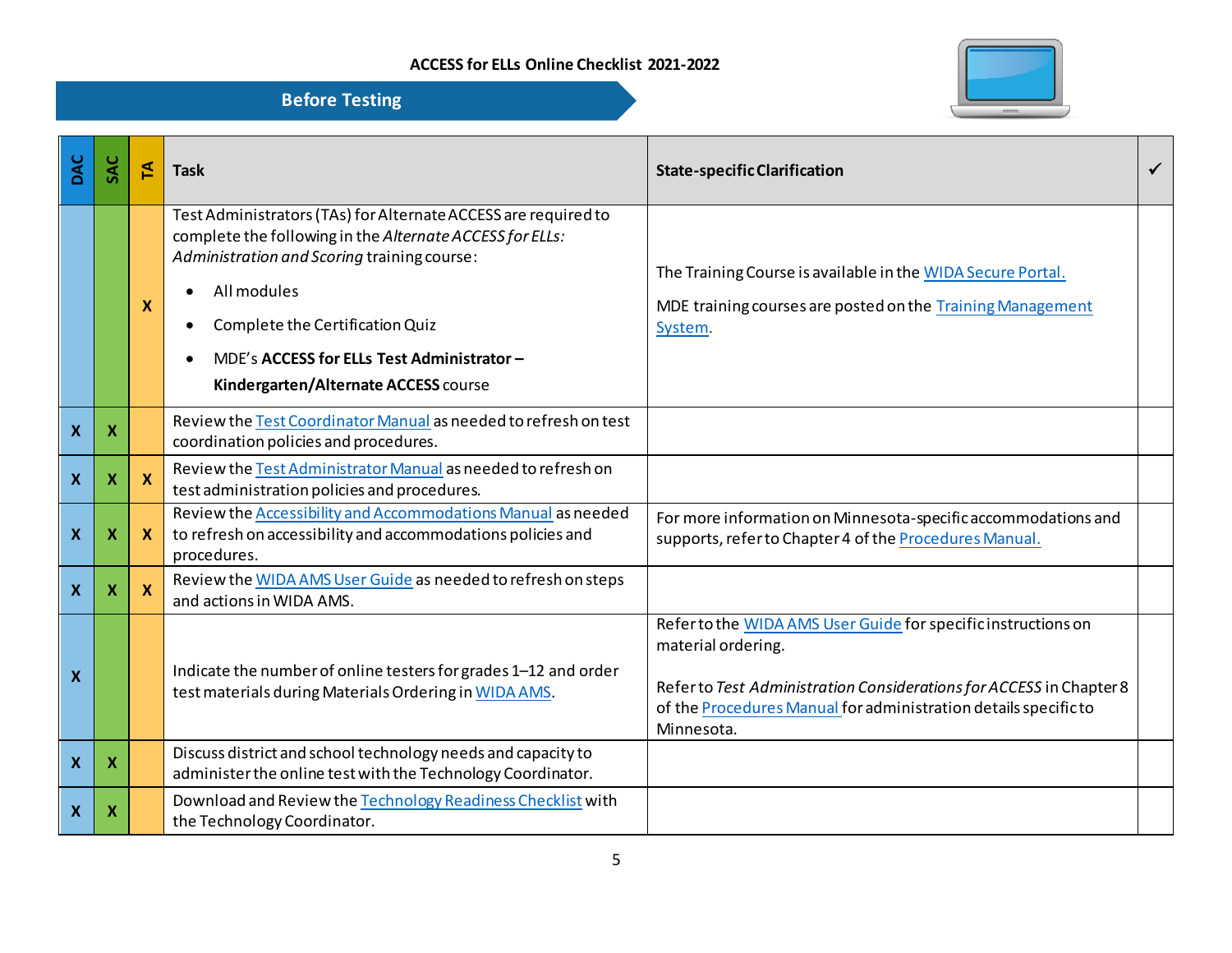

| DAC                       | SAC                       | F            | <b>Task</b>                                                                                                                                                                                                                                                                       | <b>State-specific Clarification</b>                                                                                                                                                                                                                                                                                                                       | ✓ |
|---------------------------|---------------------------|--------------|-----------------------------------------------------------------------------------------------------------------------------------------------------------------------------------------------------------------------------------------------------------------------------------|-----------------------------------------------------------------------------------------------------------------------------------------------------------------------------------------------------------------------------------------------------------------------------------------------------------------------------------------------------------|---|
| $\boldsymbol{X}$          | X                         |              | Ensure all required testing software has been installed.                                                                                                                                                                                                                          | Work with technology staff to install Central Office Services (COS)<br>Service Devices and INSIGHT on client machines.<br>Ensure all ORG Units are properly set up and system readiness<br>checks have been run.                                                                                                                                          |   |
| $\boldsymbol{\mathsf{X}}$ | X                         | $\mathbf{x}$ | Meet with all stakeholders regarding testing needs for students<br>with an IEP or 504 plan. Refer to the Administrative Considerations<br>section of the Accessibility and Accommodations Manual to<br>consider testing needs for students who do not have an IEP or 504<br>plan. | For more information on Minnesota-specific accommodations and<br>supports, refer to Chapter 4 of the Procedures Manual.                                                                                                                                                                                                                                   |   |
| $\boldsymbol{\mathsf{X}}$ |                           |              | In WIDA AMS, assign accommodations for students with an IEP or<br>504 plan.                                                                                                                                                                                                       |                                                                                                                                                                                                                                                                                                                                                           |   |
| $\boldsymbol{\mathsf{X}}$ | X                         |              | Optional: Modify default test sessions in WIDA AMS to meet<br>district/school needs.                                                                                                                                                                                              |                                                                                                                                                                                                                                                                                                                                                           |   |
| $\boldsymbol{\mathsf{X}}$ | Х                         |              | Add any new students to WIDA AMS and assign them to test<br>sessions.                                                                                                                                                                                                             |                                                                                                                                                                                                                                                                                                                                                           |   |
| $\boldsymbol{\mathsf{x}}$ | $\boldsymbol{\mathsf{x}}$ |              | Review student data for accuracy in WIDA AMS. Confirm that all<br>students are listed in WIDA AMS and assigned to test sessions.                                                                                                                                                  |                                                                                                                                                                                                                                                                                                                                                           |   |
| $\boldsymbol{\mathsf{X}}$ | х                         |              | Create a testing schedule that includes intial testing days as well as<br>make-up days.                                                                                                                                                                                           | The district/school testing schedule must be within the statewide<br>testing window for ACCESS and Alternate ACCESS and must be<br>posted on the district website.<br>For additional information on the requirements for posting a<br>district testing calendar or scheduling test administration, refer to<br>Chapters 6 and 7 of the Procedures Manual. |   |
| $\boldsymbol{\mathsf{X}}$ | $\boldsymbol{\mathsf{x}}$ | X            | Confirm rooms and equipment are reserved for test sessions.                                                                                                                                                                                                                       |                                                                                                                                                                                                                                                                                                                                                           |   |
|                           |                           | $\mathbf{x}$ | Plan a seating arrangement for testing areas. Verify that students<br>are adequately spaced for the Speaking Test.                                                                                                                                                                | For additional information on preparing for test administration,<br>refer to Chapter 7 of the Procedures Manual.                                                                                                                                                                                                                                          |   |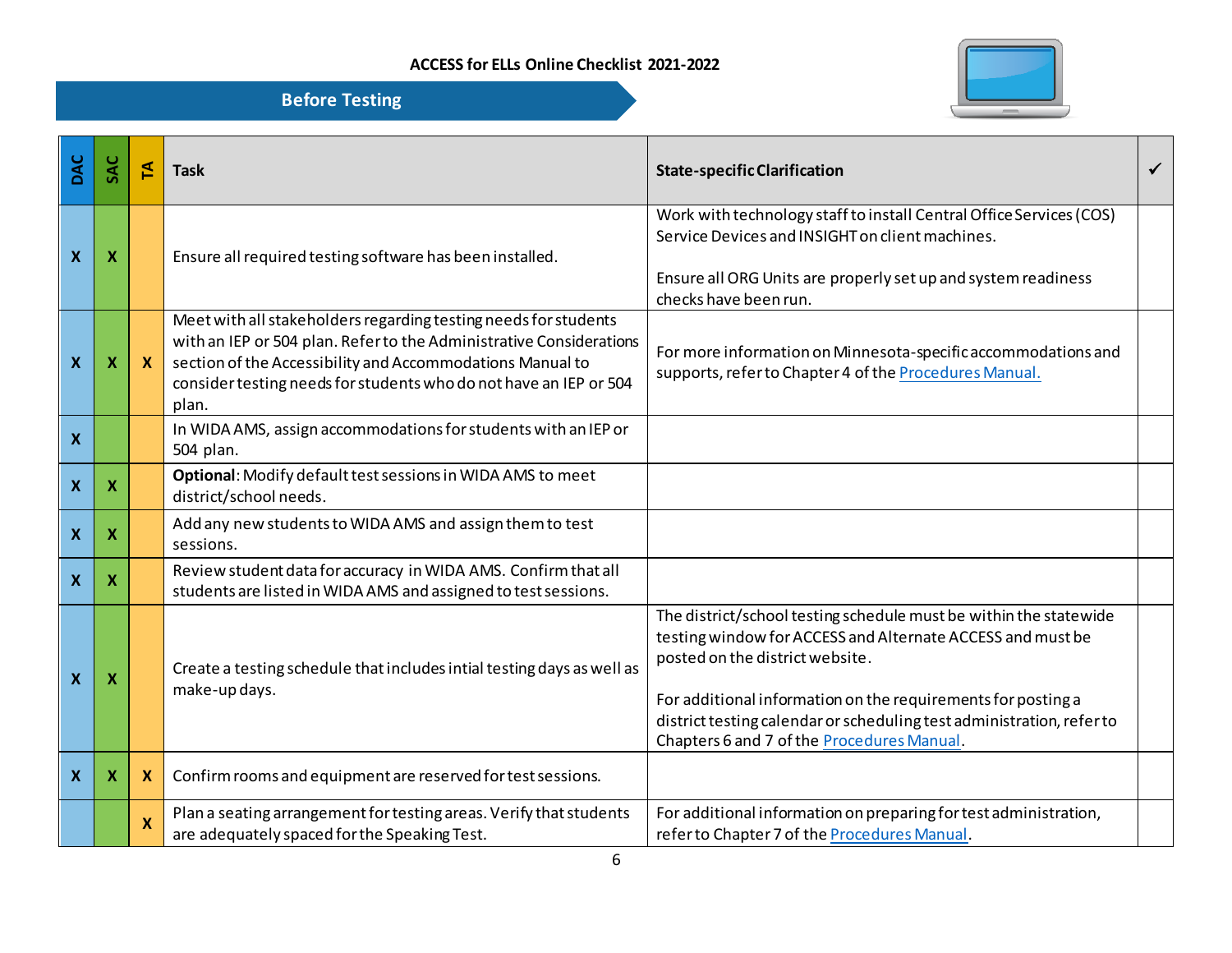

| DAC                       | SAC                       | 집            | <b>Task</b>                                                                                                                                                                                                                       | <b>State-specific Clarification</b>                                                                                                                                                                                                         |  |
|---------------------------|---------------------------|--------------|-----------------------------------------------------------------------------------------------------------------------------------------------------------------------------------------------------------------------------------|---------------------------------------------------------------------------------------------------------------------------------------------------------------------------------------------------------------------------------------------|--|
| $\mathbf x$               | $\boldsymbol{\mathsf{X}}$ |              | Plan communication for families about ACCESS for ELLs testing and<br>upcoming testing schedule.                                                                                                                                   |                                                                                                                                                                                                                                             |  |
| $\boldsymbol{X}$          |                           |              | Receive, inventory, and distribute test materials to designated<br>sites/staff.                                                                                                                                                   | Refer to the WIDA AMS User Guide for specific instructions on<br>receiving, inventorying and distributing test materials.<br>For more information on keeping test materials secure, refer to<br>Chapter 5 of the <b>Procedures Manual</b> . |  |
| $\boldsymbol{\mathsf{X}}$ | X                         |              | Verify information on the student Pre-ID Labels is accurate for<br>writing response and paper test booklets.<br>If student information is incorrect, correct the information in<br>WIDA AMS.                                      |                                                                                                                                                                                                                                             |  |
| $\boldsymbol{\mathsf{X}}$ | X                         |              | Check District/School Labels for accuracy. Contact DRC Customer<br>Support if information is incorrect.                                                                                                                           |                                                                                                                                                                                                                                             |  |
| $\boldsymbol{X}$          | $\boldsymbol{\mathsf{x}}$ |              | Print test tickets and test rosters.                                                                                                                                                                                              | Test tickets and test rosters are considered secure and must be<br>stored in a secure location when not in use.<br>For more information on keeping these test materials secure, refer<br>to Chapters 5 and 8 of the Procedures Manual.      |  |
| $\boldsymbol{\mathsf{x}}$ | X                         | $\mathbf{x}$ | Review test tickets for accuracy of demographic information and<br>the following accommodations:<br>Manual Control of item audio (MC)<br>$\bullet$<br>Repeat item audio (RA)<br>$\bullet$<br>Extended Speaking Response time (ES) |                                                                                                                                                                                                                                             |  |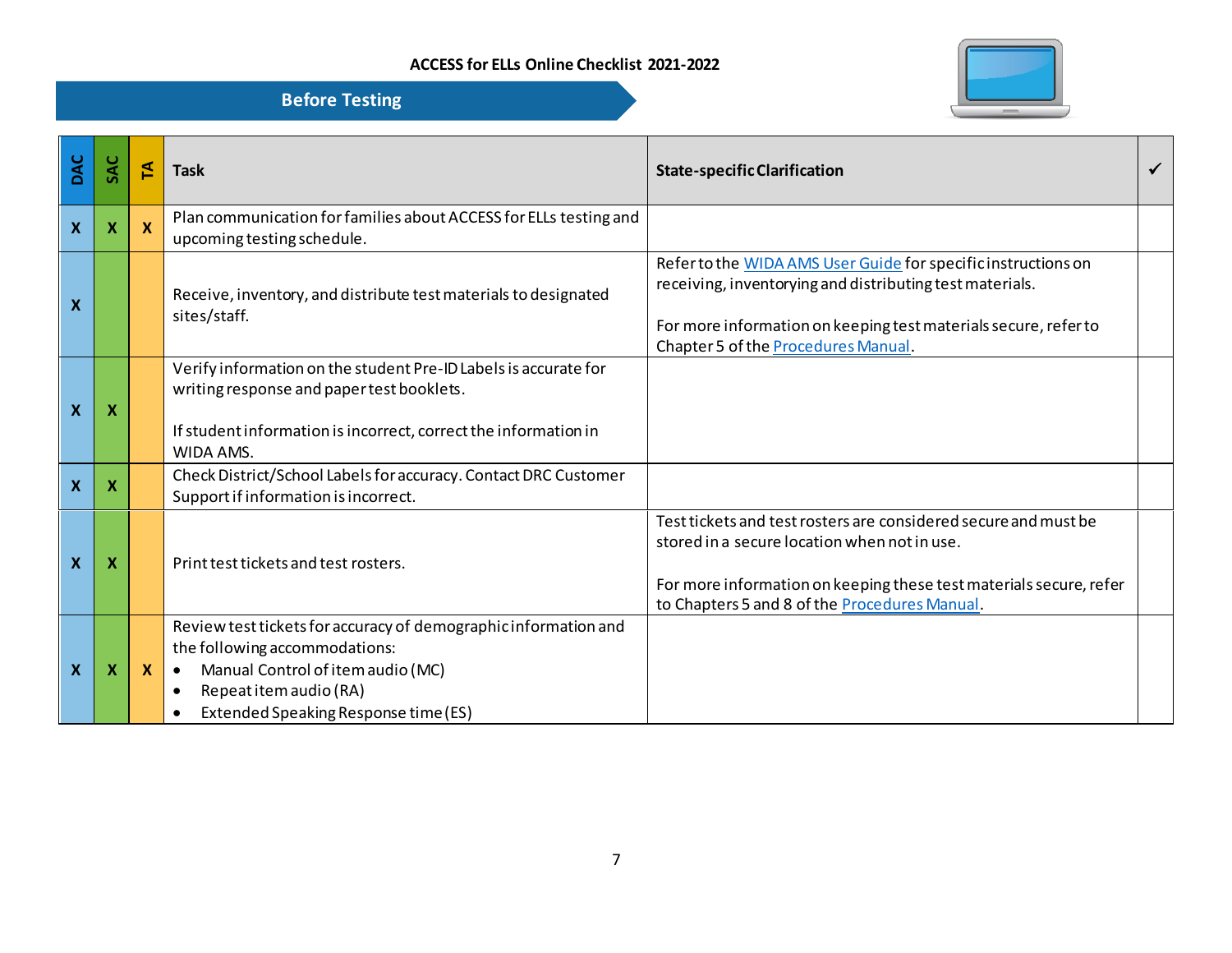

| DAC                       |   | ₹           | <b>Task</b>                                                                                                                                                                                                                                                                                                                                                                                                                   | <b>State-specific Clarification</b>                                                                                                                                                                                                                                                                                                                                                                   |  |
|---------------------------|---|-------------|-------------------------------------------------------------------------------------------------------------------------------------------------------------------------------------------------------------------------------------------------------------------------------------------------------------------------------------------------------------------------------------------------------------------------------|-------------------------------------------------------------------------------------------------------------------------------------------------------------------------------------------------------------------------------------------------------------------------------------------------------------------------------------------------------------------------------------------------------|--|
| $\boldsymbol{\mathsf{X}}$ | X | X           | Apply student Pre-ID labels to test booklets for Kindergarten and,<br>Alternate ACCESS. Apply labels to any ACCESS for ELLs Paper Based<br>Administration for Grades 1-12 test booklets for students who<br>require paper based testing.<br>Bubble in demographic information and apply a District/School<br>Label to test booklets that do not have student Pre-ID Labels.                                                   | Minnesota does not require all of the fields on the booklet to be<br>completed.<br>For information on what data needs to be hand-bubbled on the<br>booklets, refer to Chapter 8 of the Procedures Manual.                                                                                                                                                                                             |  |
|                           |   | $\mathbf x$ | Have students view Test Demos and try Test Practice items. If<br>desired, review Interactive Sample Items with students. Google<br>Chrome required.<br>Kindergarten Test Administrators review Listening and Speaking<br>sample items<br>Alternate The Alternate ACCESS has sample items that can be<br>used for both Test Administrators and students to become familiar<br>with the item types and format prior to testing. | MDE requires districts to ensure that all students are familiar with<br>the test they will be taking and are able to successfully navigate,<br>use the online tools and accessibility features, and respond to<br>different item types.<br>Your district determines which resources will be used and how they<br>will be used. For information, refer to Chapter 7 of the Procedures<br><b>Manual</b> |  |
| X                         |   |             | Ensure all staff involved in testing have completed required<br>training, and understand how to follow test security and<br>confidentiality procedures.                                                                                                                                                                                                                                                                       | For information on training requirements, refer to Chapter 7 of the<br>Procedures Manual.<br>View the training status for individual staff members in the WIDA<br>Secure Portal through the Manage Users tool or for the entire<br>school or district through the Certification Report tool.                                                                                                          |  |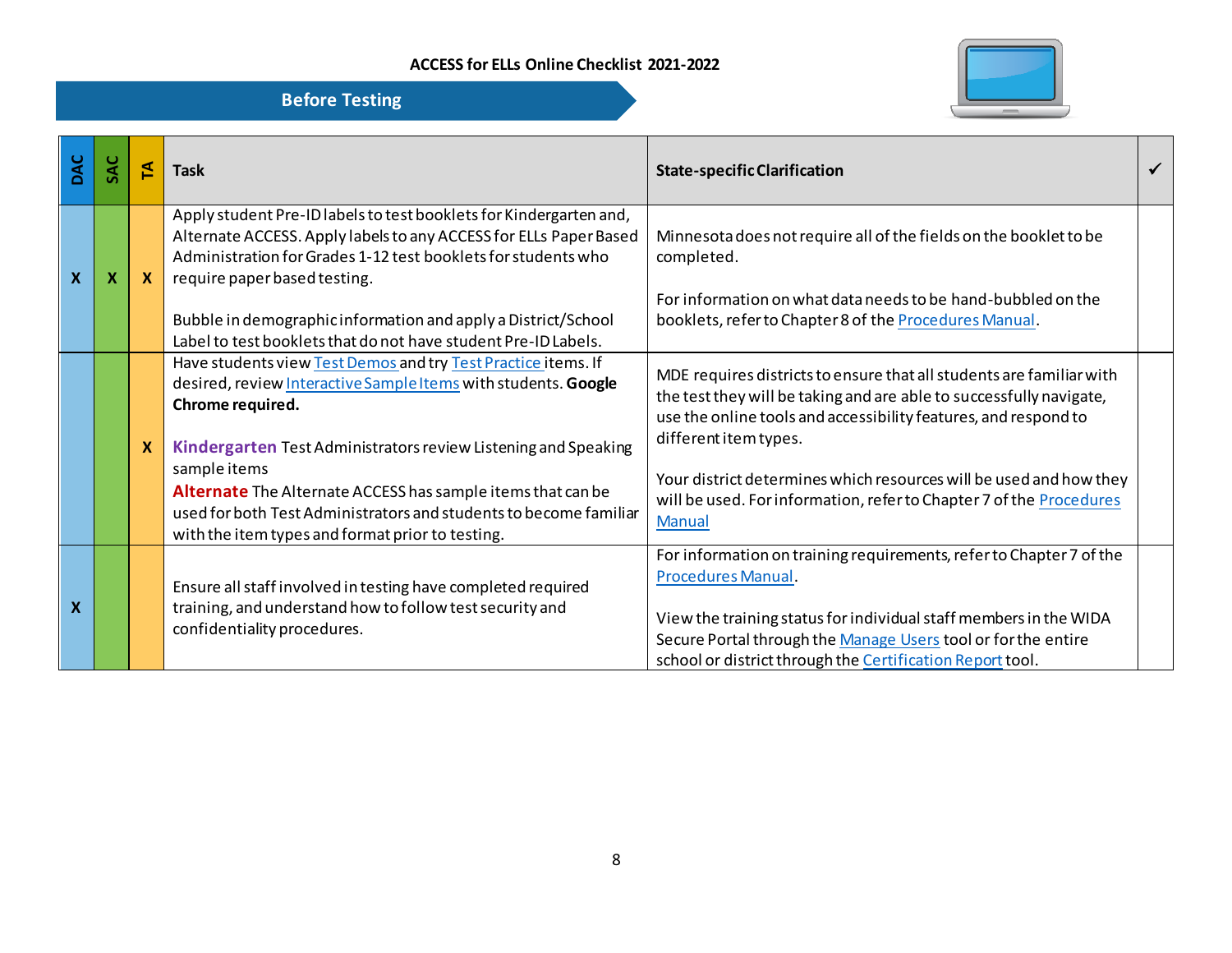

|                           | <b>During Testing</b>     |              |                                                                                                                                                                                                                 |                                                                                                                 |   |
|---------------------------|---------------------------|--------------|-----------------------------------------------------------------------------------------------------------------------------------------------------------------------------------------------------------------|-----------------------------------------------------------------------------------------------------------------|---|
| DAC                       | SAC                       | 진            | <b>Task</b>                                                                                                                                                                                                     | <b>State-specific Clarification</b>                                                                             | ✓ |
| $\boldsymbol{\mathsf{X}}$ | X                         |              | Be available for questions throughout the testing window.                                                                                                                                                       |                                                                                                                 |   |
|                           |                           | $\mathbf{x}$ | Set up the testing room according to the Test Administrator<br>Manual.<br>For group settings, ensure students are seated far enough apart<br>to avoid distractions.                                             | For information on room set up and seating arrangements, refer to<br>Chapter 7 of the Procedures Manual.        |   |
|                           |                           | X            | Gather test administration materials: Grades 1-3 Test<br>Administrator Script(s), Grades 4-12 Test Administrator Script(s),<br>Test Administrator Manual, test tickets, test rostesr, Writing<br>Booklets, etc. |                                                                                                                 |   |
|                           |                           | X            | Ensure headphones and headsets are ready and distribute other<br>test materials to students                                                                                                                     | For information on allowable test materials, refer to Chapter 7 of the<br><b>Procedures Manual.</b>             |   |
|                           |                           | $\mathbf{x}$ | Distribute test tickets to students.                                                                                                                                                                            |                                                                                                                 |   |
| $\boldsymbol{\mathsf{X}}$ | X                         | X            | Follow all directions provided in the Test Administrator Manual<br>and Test Administrator Script.                                                                                                               | For information on test administration policies and procedures, refer<br>to Chapter 8 of the Procedures Manual. |   |
|                           |                           | X            | Actively monitor students during the testing session.                                                                                                                                                           |                                                                                                                 |   |
| $\boldsymbol{\mathsf{X}}$ | $\boldsymbol{\mathsf{x}}$ | <b>X</b>     | After students have completed the Listening and Reading tests,<br>run a Tier Placement Report in WIDA AMS.                                                                                                      |                                                                                                                 |   |
| $\boldsymbol{\mathsf{x}}$ | $\boldsymbol{\mathsf{X}}$ | $\mathbf{X}$ | Apply labels to Grades 1-5 Writing Test Booklets. Bubble in<br>demographic information and apply a District/School Label to test<br>booklets that do not have Pre-ID Labels.                                    |                                                                                                                 |   |
|                           |                           | X            | Report additional material needs to the School Assessment<br>Coordinator.                                                                                                                                       |                                                                                                                 |   |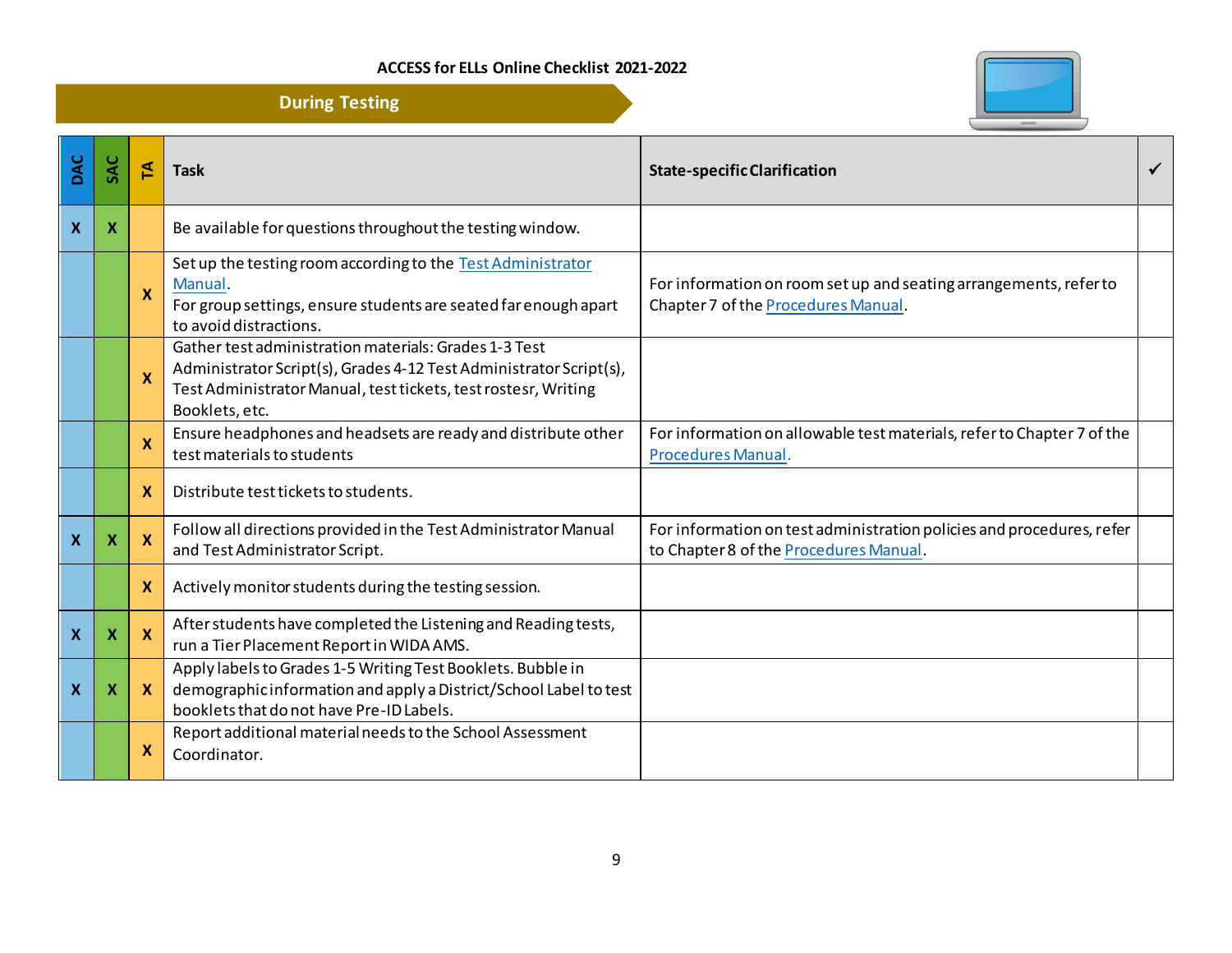

|                           | <b>During Testing</b> |                           |                                                                                                                                                        |                                                                   |  |
|---------------------------|-----------------------|---------------------------|--------------------------------------------------------------------------------------------------------------------------------------------------------|-------------------------------------------------------------------|--|
|                           |                       |                           | Task                                                                                                                                                   | <b>State-specific Clarification</b>                               |  |
| $\boldsymbol{\mathsf{x}}$ |                       |                           | Keep track of all material requests from schools during testing<br>and place one additional materials order prior to the end of the<br>testing window. | Reference Section 3 of the Test Coordinator Manual for more info. |  |
| X                         |                       | $\boldsymbol{\mathsf{x}}$ | Securely store all testing materials in between test sessions.                                                                                         |                                                                   |  |
|                           |                       | $\boldsymbol{\mathsf{x}}$ | Collect and account for all test materials. Return them to the<br>District or School Assessment Coordinator.                                           |                                                                   |  |